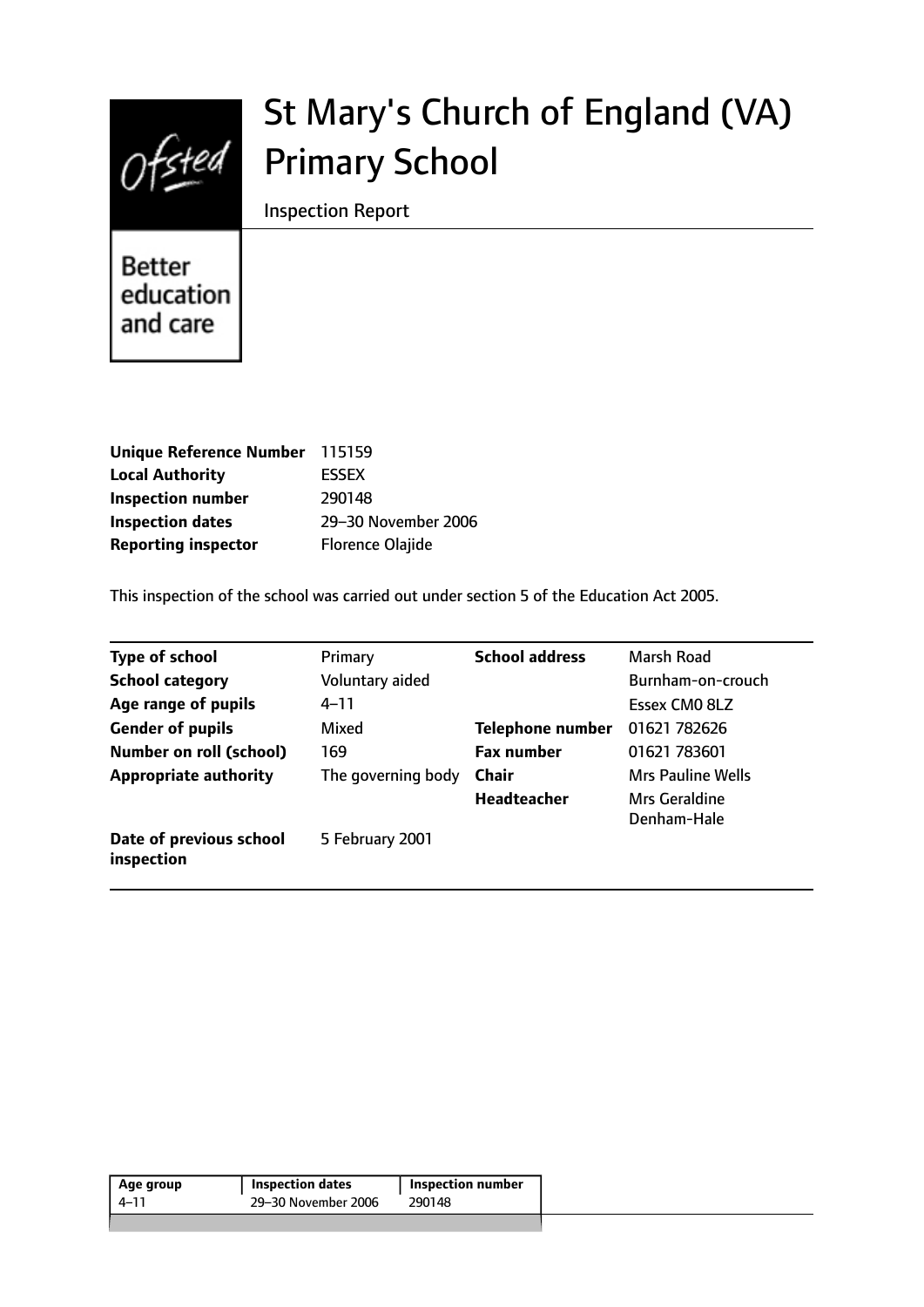© Crown copyright 2006

Website: www.ofsted.gov.uk

This document may be reproduced in whole or in part for non-commercial educational purposes, provided that the information quoted is reproduced without adaptation and the source and date of publication are stated.

Further copies of this report are obtainable from the school. Under the Education Act 2005, the school must provide a copy of this report free of charge to certain categories of people. A charge not exceeding the full cost of reproduction may be made for any other copies supplied.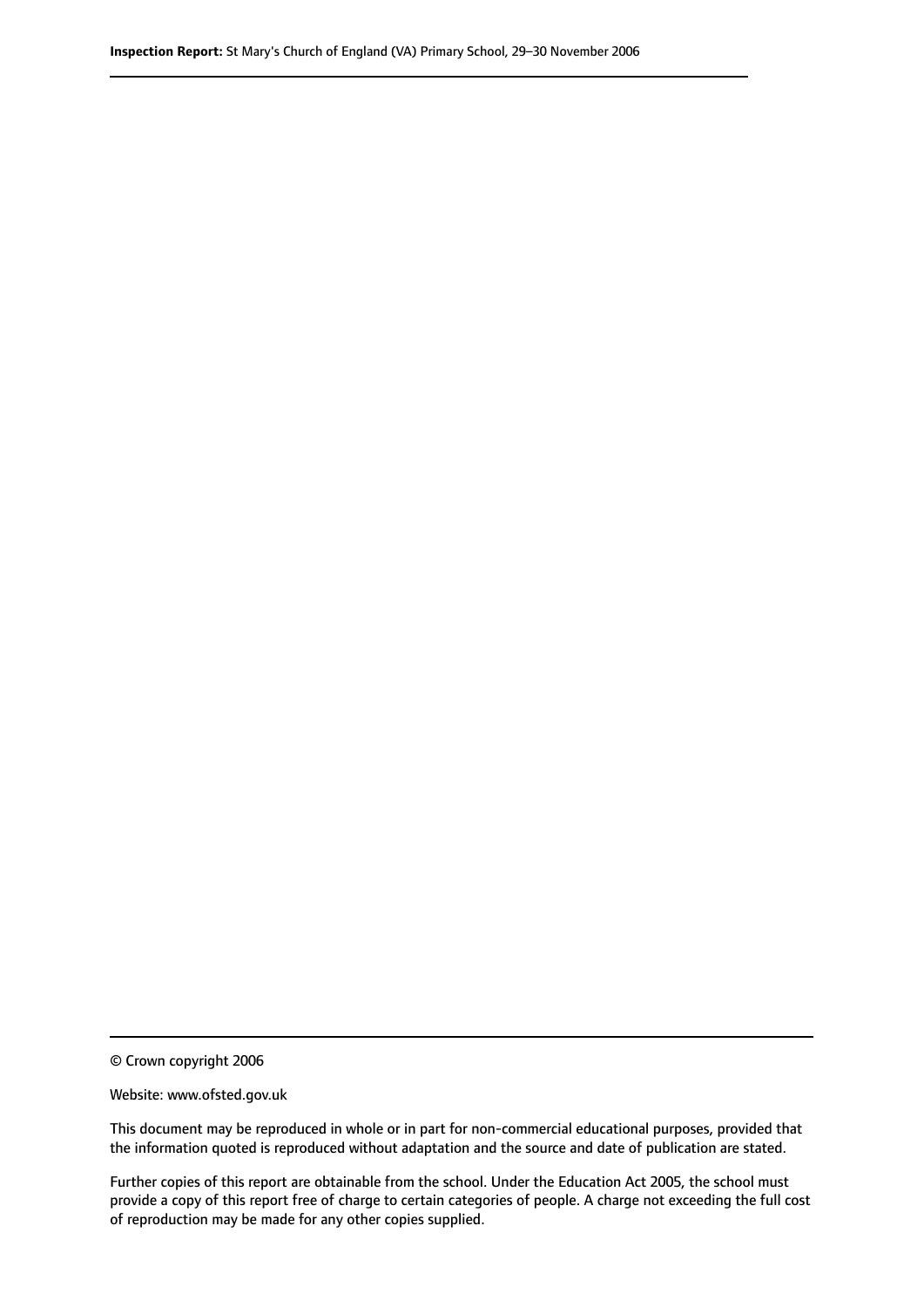# **Introduction**

The inspection was carried out by two Additional Inspectors.

### **Description of the school**

This is a smaller than average size school. Pupils come from a mix of private and local authority housing within the town of Burnham and the surrounding villages. Virtually all pupils are White British and none speak English as an additional language. The proportion of pupils with learning difficulties or disabilities is below average and only a very small number are entitled to free school meals.

### **Key for inspection grades**

| Good         |
|--------------|
|              |
| Satisfactory |
| Inadequate   |
|              |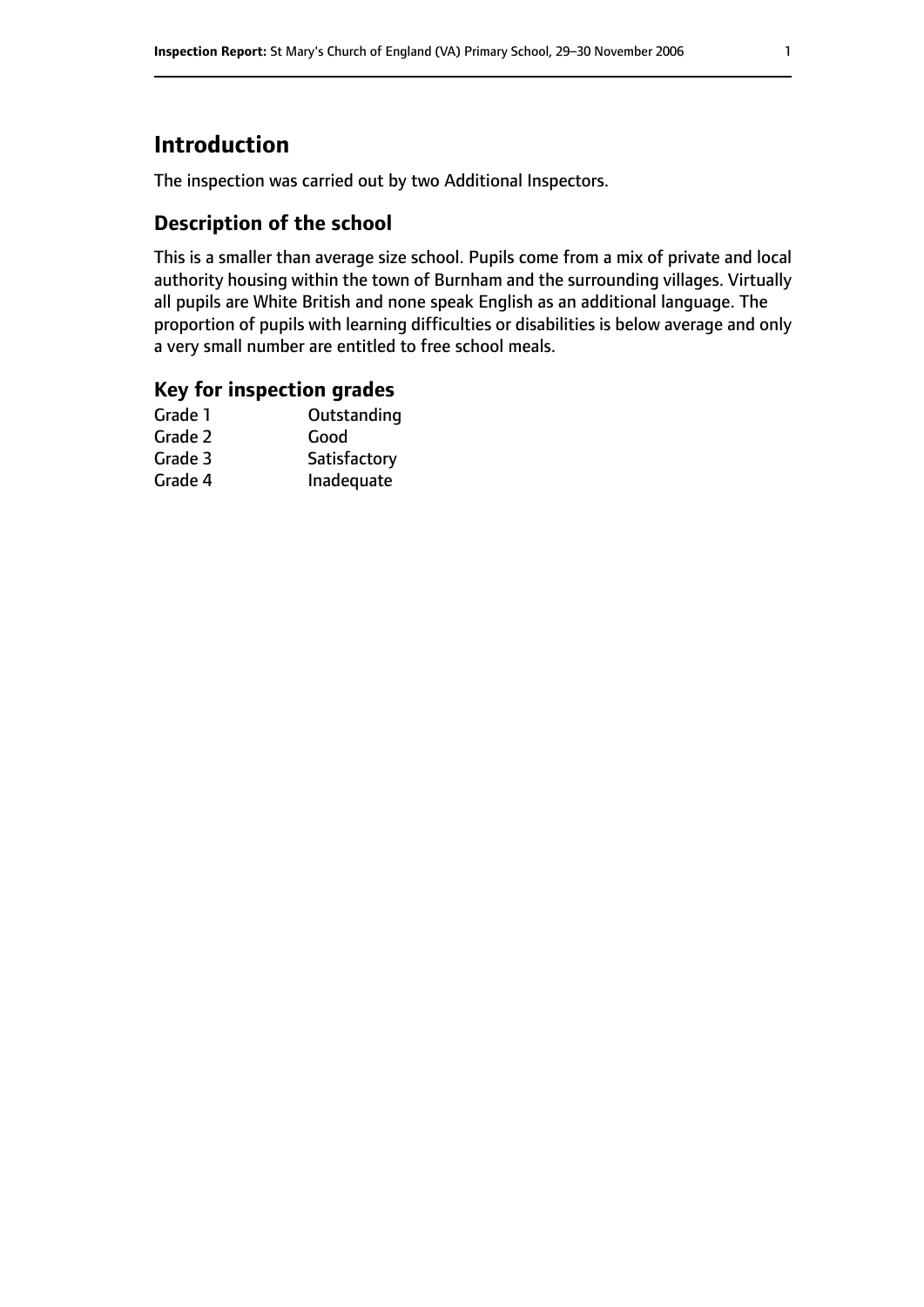# **Overall effectiveness of the school**

#### **Grade: 3**

This is a satisfactory school with some good features. The quality of teaching in Key Stage 1 is good and this enables pupils to make swift progress in their learning and reach above average standards by the end of Year 2. In Key Stage 2, much of the teaching is satisfactory and pupils' progress is slower. Pupils continue to reach above average standards. Standards and provision in the Foundation Stage are good. Children have access to a stimulating learning environment and they receive good teaching. Teachers check their progress regularly and by the end of the Foundation Stage, most children reach the expected standards and some exceed them.

The curriculum is satisfactory. The extra-curricular provision is exciting and it motivates the pupils who say that they enjoy school because teachers make it 'fun and interesting'. However, there are weaknesses in the teaching and curriculum because teachers do not always plan fitting learning activities, which enable all pupils to make good progress.

Pupils' personal development is good because the school provides pupils with effective pastoral care. Pupils are articulate, friendly and well behaved and have good attitudes to learning. They live up to the high expectations that the school has of them and they take responsibility for caring for each other seriously. They are also proud of the sporting awards they have gained. Systems for ensuring that they receive clear guidance about their work are not used consistently by all staff, which limits pupils' knowledge of how they can improve and slows their progress.

Leadership and management are satisfactory. The school has a history of significant leadership challenges over the past decade. This has had an impact on the school's capacity to tackle improvements quickly enough. Currently there is no permanent deputy headteacher, although the post will be filled in January 2007. Nonetheless, school improvement priorities are strongly focused on raising achievement and leaders have a sound understanding of what needs to be done. They have established suitable ways to improve the school and create a firm foundation on which it can build. Many of the initiatives aimed at raising achievement are either at an early stage of implementation or are yet to be implemented and evaluated for their effects on pupils' progress. The school has made reasonable progress with the issues raised in the previous inspection. It provides satisfactory value for money and has satisfactory capacity to improve.

#### **What the school should do to improve further**

- Improve the quality of teaching so that it is consistently good or better.
- Enable all pupils, particularly those who are more able, to make good progress by ensuring that learning tasks are closely matched to their needs and abilities.
- Ensure that systems for checking pupils' progress and for providing them with useful feedback are firmly embedded.
- Ensure that planned initiatives are implemented and thoroughly evaluated for their impact on pupils' progress.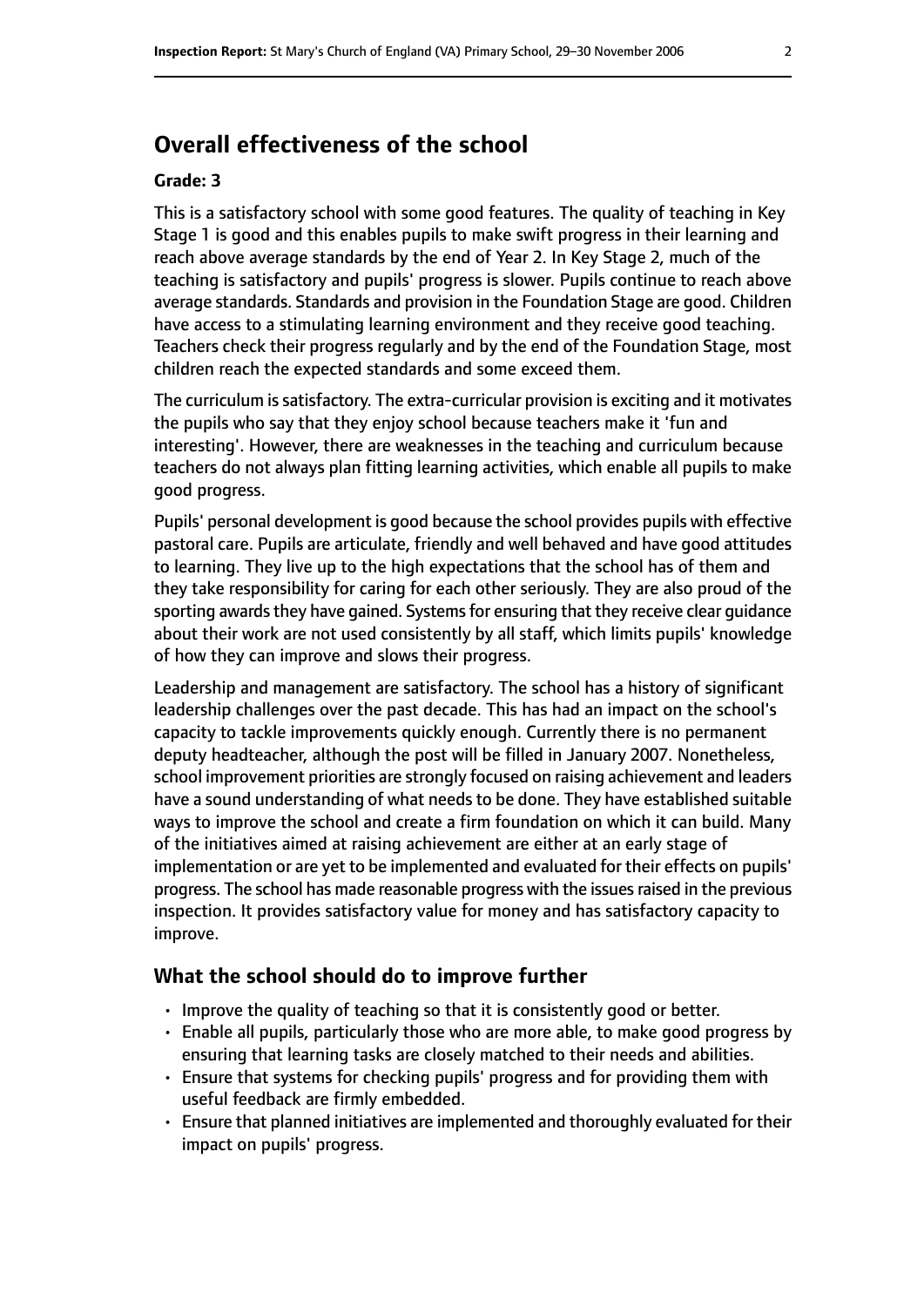# **Achievement and standards**

#### **Grade: 3**

Pupils enter the school with attainment that are slightly below average. Through the Foundation Stage and Key Stage 1 they make good progress. By the end of Key Stage 2, standards are above average and the proportions reaching the higher than average Level 3 in Year 2 and Level 5 in Year 6 are better than in many schools.

Between Years 3 and 6, pupils only make satisfactory progress, given their starting points. Pupils' achievement and standards in English are high but are lower in science and particularly in mathematics. This is the case for less and more able pupils. Closing this gap between pupils' standards in English and other subjects remains a priority for the school. Pupils with learning difficulties or disabilities make satisfactory progress. Standards in information and communication technology (ICT) are average. This is an improvement since the last inspection.

# **Personal development and well-being**

#### **Grade: 2**

Pupils behave well, enjoy school and make good progress in their personal development. Their attendance is above average. The older pupils contribute well to the school community. For example, they represent younger ones on the school council and gather their views about assemblies. They also contribute to the wider community through a range of fundraising activities for charities. Pupils enjoy choosing a healthy lunch and like the choices that they now have. The school is working towards the Healthy Schools Award to improve provision further. Pupils develop good spiritual, moral, social and cultural awareness through the school's Christian ethos and the good opportunities to reflect on their actions. Although pupils' cultural awareness is good, there is room to improve their understanding of life in multicultural Britain. Pupils know how to stay safe and their good basic skills equip them well for their future lives.

# **Quality of provision**

### **Teaching and learning**

#### **Grade: 3**

Although some of the teaching is good, most is satisfactory. Teaching assistants provide pupils with good individual support during lessons. Pupils enjoy positive relationships with adults and are eager to learn. However, the teaching does not always take advantage of these high levels of motivation to stretch the pupils, particularly those who are more able. Some teachers have difficulty with matching work accurately to pupils' needs and abilities.

In many lessons, teachers are clear about what they expect pupils to learn. They give pupils good opportunities to share their learning with each other, for example, through 'talk partners'. They ensure that pupils are involved in checking how much and how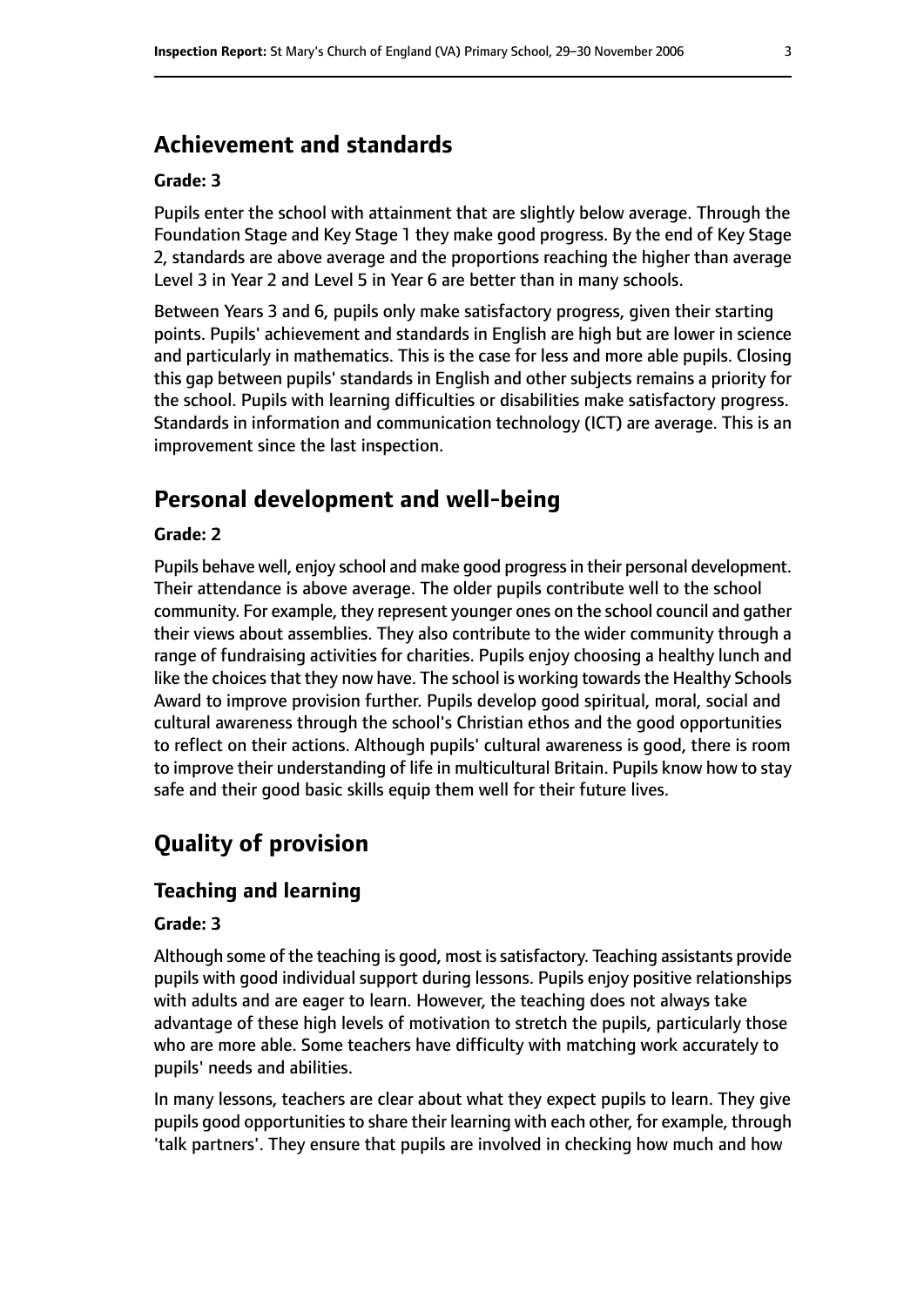well they have learnt. They use the end of lessons to assess how well pupils have attained the learning objectives. Teachers mark pupils' work regularly. Some teachers give pupils very useful feedback about how to improve their work, but this is not consistent across the school. Teachers sometimes miss opportunities to use questioning effectively to extend pupils' knowledge and understanding.

### **Curriculum and other activities**

#### **Grade: 3**

A wide range of visits, visitors and out of school activities make learning interesting and develop pupils' skills well in activities such as aikido and cricket. Teachers develop pupils' literacy, numeracy and ICT skills appropriately in other subjects. Their skills contribute positively to the above average standards in most subjects. There is sound provision for pupils with learning difficulties and disabilities. Teachers plan different activities for different ability groups, but the quality of this planning is variable and does not adequately ensure that all pupils make good progress. In the past, the use of additional learning programmes has been erratic, leading to uneven support for pupils who require extra help. The school has identified pupils who are gifted and talented and is beginning to develop ways to help them do as well as they can. The school has helpful partnerships with a range of community organisations and these enhance the curriculum.

#### **Care, guidance and support**

#### **Grade: 3**

Procedures for safeguarding pupils are rigorous and staff are trained in child protection matters. The school has begun to track pupils' progress and those who are not doing well enough are now being identified, although this is at an early stage of development. Pupils have targets for English and mathematics. These have been introduced only recently and some are not written in a way that is easy for pupils to understand and remember. Consequently, pupils are not always familiar with them and at times do not know what they need to do to improve. The school works effectively with parents and other organisations to ensure that pupils with learning difficulties or disabilities receive adequate support. The school takes account of the views of pupils and parents, but a significant minority of parents perceive that their views are not really listened to.

# **Leadership and management**

#### **Grade: 3**

The headteacher strongly motivates staff and involves all in taking responsibility for pupils' achievement. As a result, subject leaders are now well informed about standards across the school and are becoming increasingly effective in their leadership roles. Staff and governors have a clear understanding of the school's strengths and weaknesses and the school has begun to use assessment information more effectively to track pupils' progress and plan suitable additional support for them, where necessary. These changes are very recent and have not been implemented long enough to have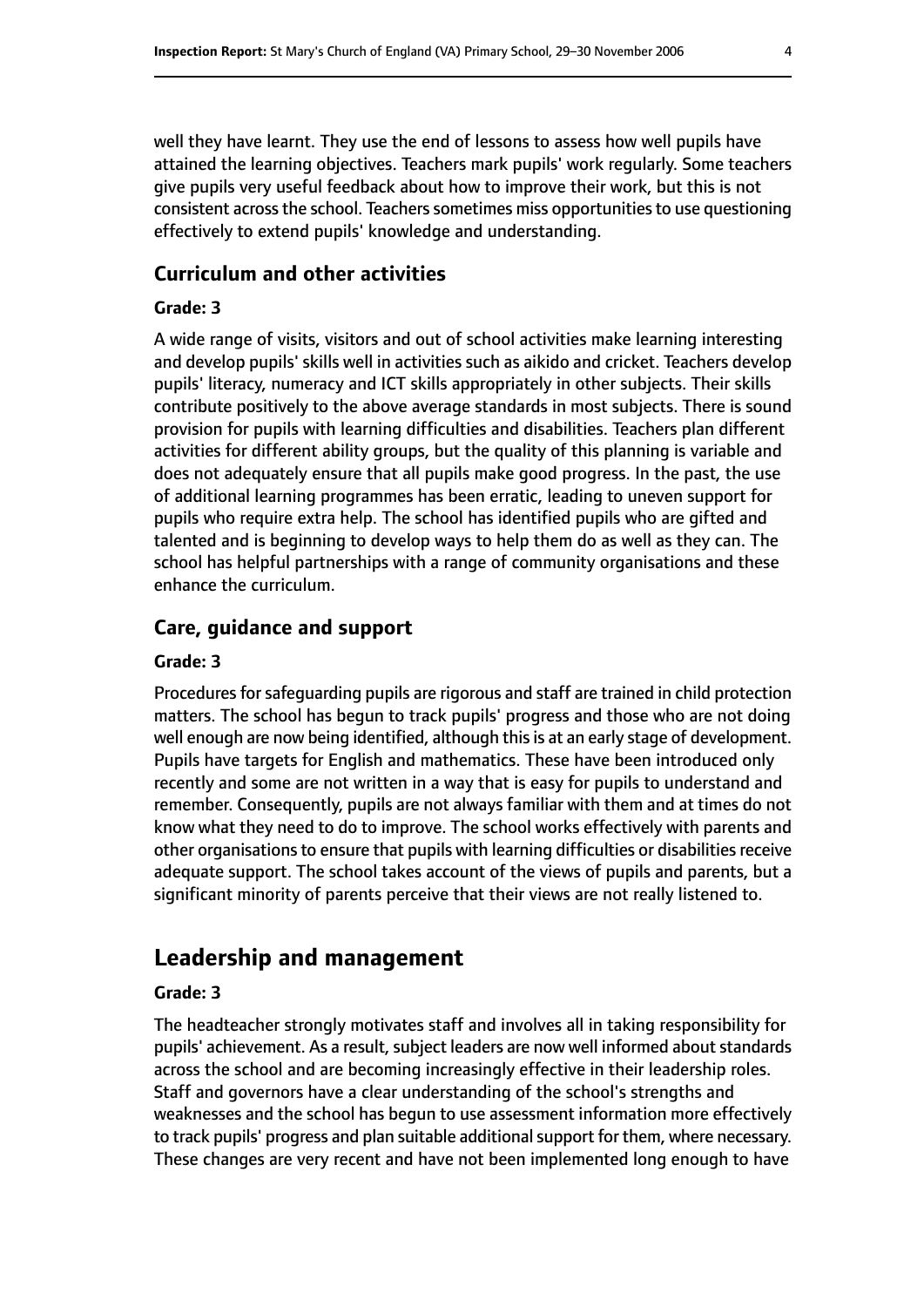a significant impact on pupils' progress. They have not been evaluated. The school has a number of other planned initiatives, which have the potential to raise achievement. However, these too are yet to be fully implemented.

Financial management is sound and the school has recovered from previous budgetary difficulties. Governors play an active role in the life of the school and discharge their responsibilities effectively, for example, through frequent monitoring visits. Although there have been many changes in the membership of the governing body over the past two years, there are suitable arrangements for inducting new governors.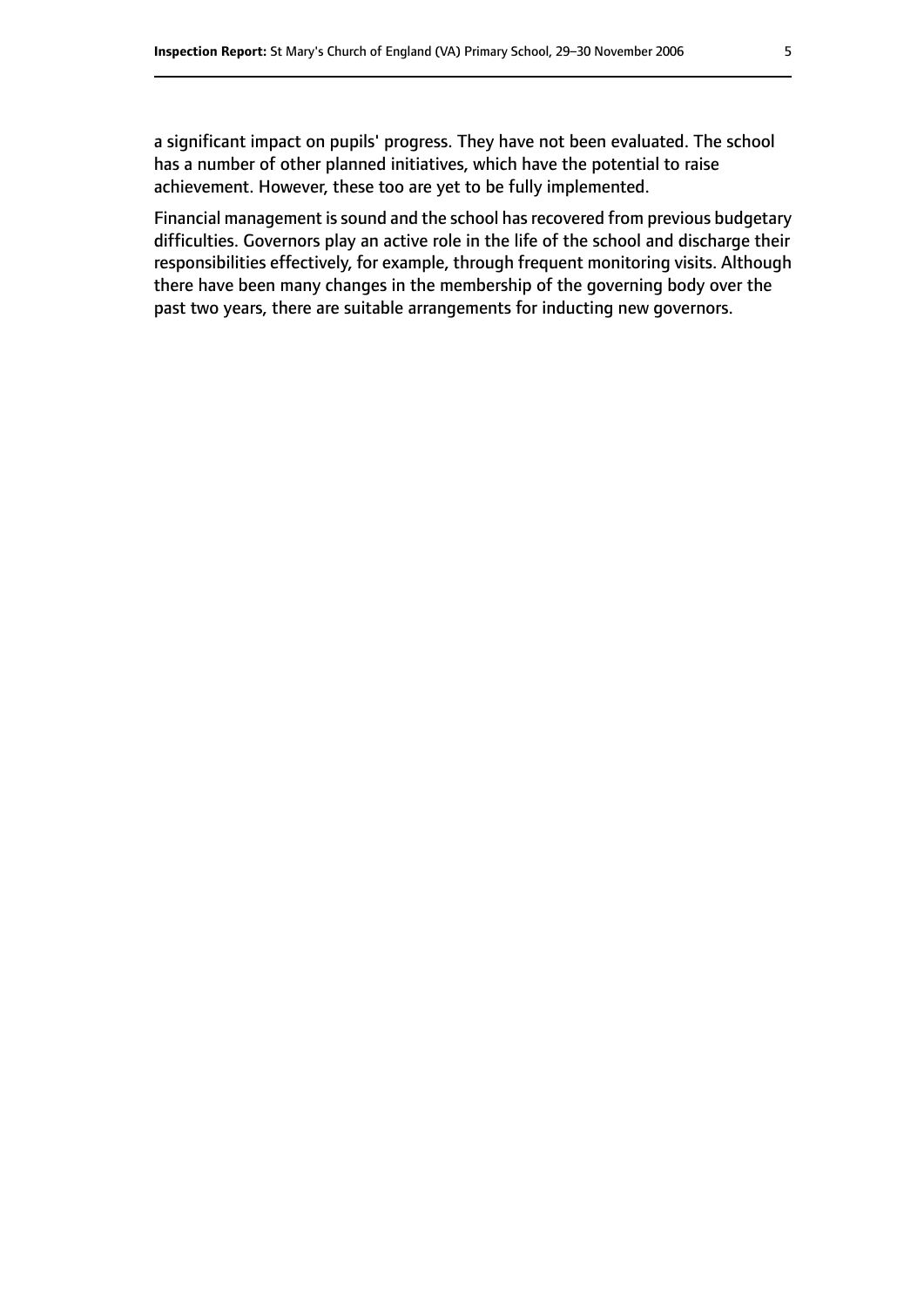**Any complaints about the inspection or the report should be made following the procedures set out inthe guidance 'Complaints about school inspection', whichis available from Ofsted's website: www.ofsted.gov.uk.**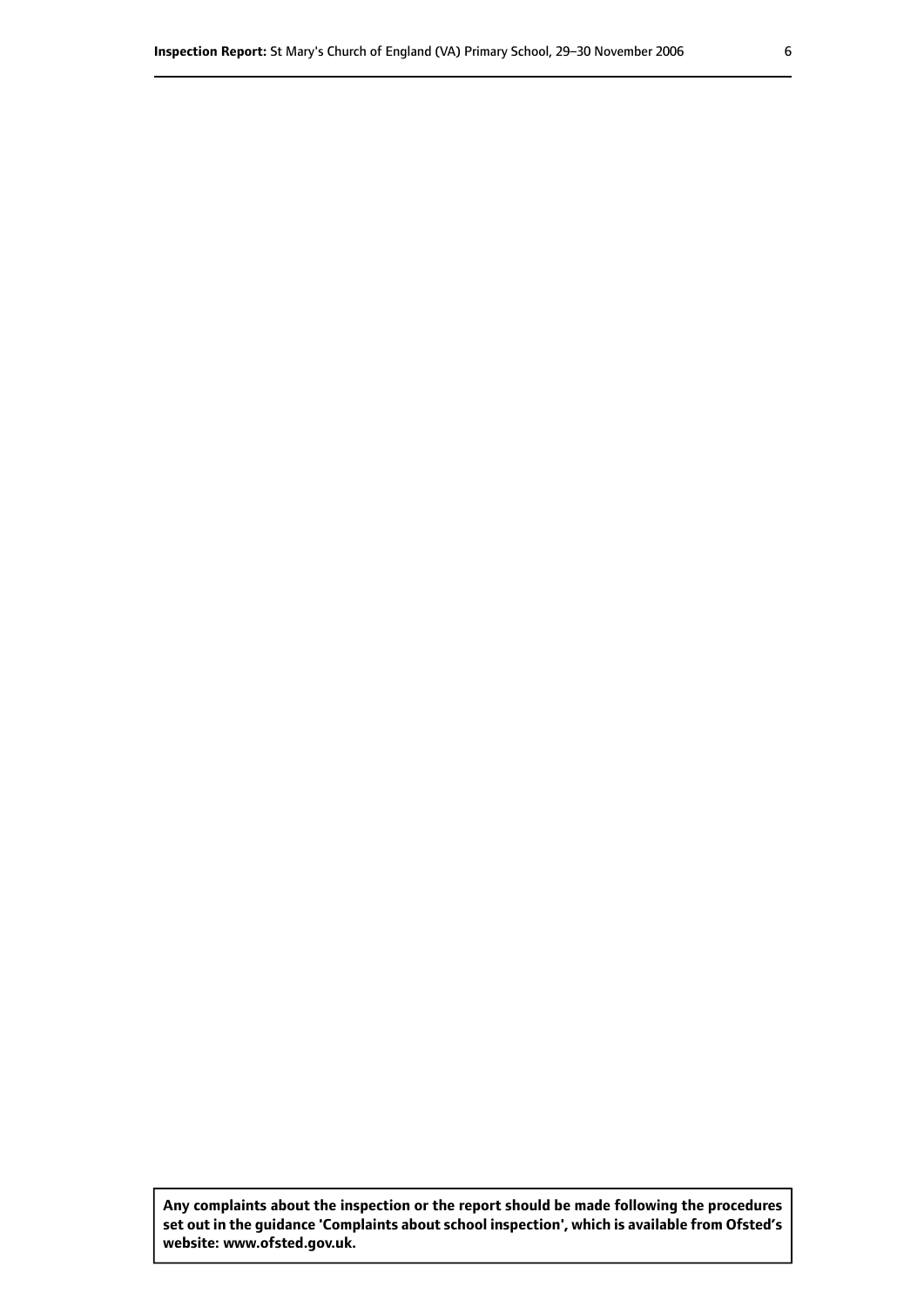# **Inspection judgements**

| Key to judgements: grade 1 is outstanding, grade 2 good, grade 3 satisfactory, and grade 4 | <b>School</b>  |
|--------------------------------------------------------------------------------------------|----------------|
| inadeauate                                                                                 | <b>Overall</b> |

## **Overall effectiveness**

| How effective, efficient and inclusive is the provision of education, integrated<br>care and any extended services in meeting the needs of learners? |     |
|------------------------------------------------------------------------------------------------------------------------------------------------------|-----|
| How well does the school work in partnership with others to promote learners'<br>well-being?                                                         |     |
| The quality and standards in the Foundation Stage                                                                                                    |     |
| The effectiveness of the school's self-evaluation                                                                                                    |     |
| The capacity to make any necessary improvements                                                                                                      |     |
| Effective steps have been taken to promote improvement since the last<br>inspection                                                                  | Yes |

### **Achievement and standards**

| How well do learners achieve?                                                                               |  |
|-------------------------------------------------------------------------------------------------------------|--|
| The standards <sup>1</sup> reached by learners                                                              |  |
| How well learners make progress, taking account of any significant variations between<br>groups of learners |  |
| How well learners with learning difficulties and disabilities make progress                                 |  |

### **Personal development and well-being**

| How good is the overall personal development and well-being of the<br>learners?                                  |  |
|------------------------------------------------------------------------------------------------------------------|--|
| The extent of learners' spiritual, moral, social and cultural development                                        |  |
| The behaviour of learners                                                                                        |  |
| The attendance of learners                                                                                       |  |
| How well learners enjoy their education                                                                          |  |
| The extent to which learners adopt safe practices                                                                |  |
| The extent to which learners adopt healthy lifestyles                                                            |  |
| The extent to which learners make a positive contribution to the community                                       |  |
| How well learners develop workplace and other skills that will contribute to<br>their future economic well-being |  |

## **The quality of provision**

| How effective are teaching and learning in meeting the full range of the<br>  learners' needs?               |  |
|--------------------------------------------------------------------------------------------------------------|--|
| How well do the curriculum and other activities meet the range of needs<br>$\mid$ and interests of learners? |  |
| How well are learners cared for, quided and supported?                                                       |  |

 $^1$  Grade 1 - Exceptionally and consistently high; Grade 2 - Generally above average with none significantly below average; Grade 3 - Broadly average to below average; Grade 4 - Exceptionally low.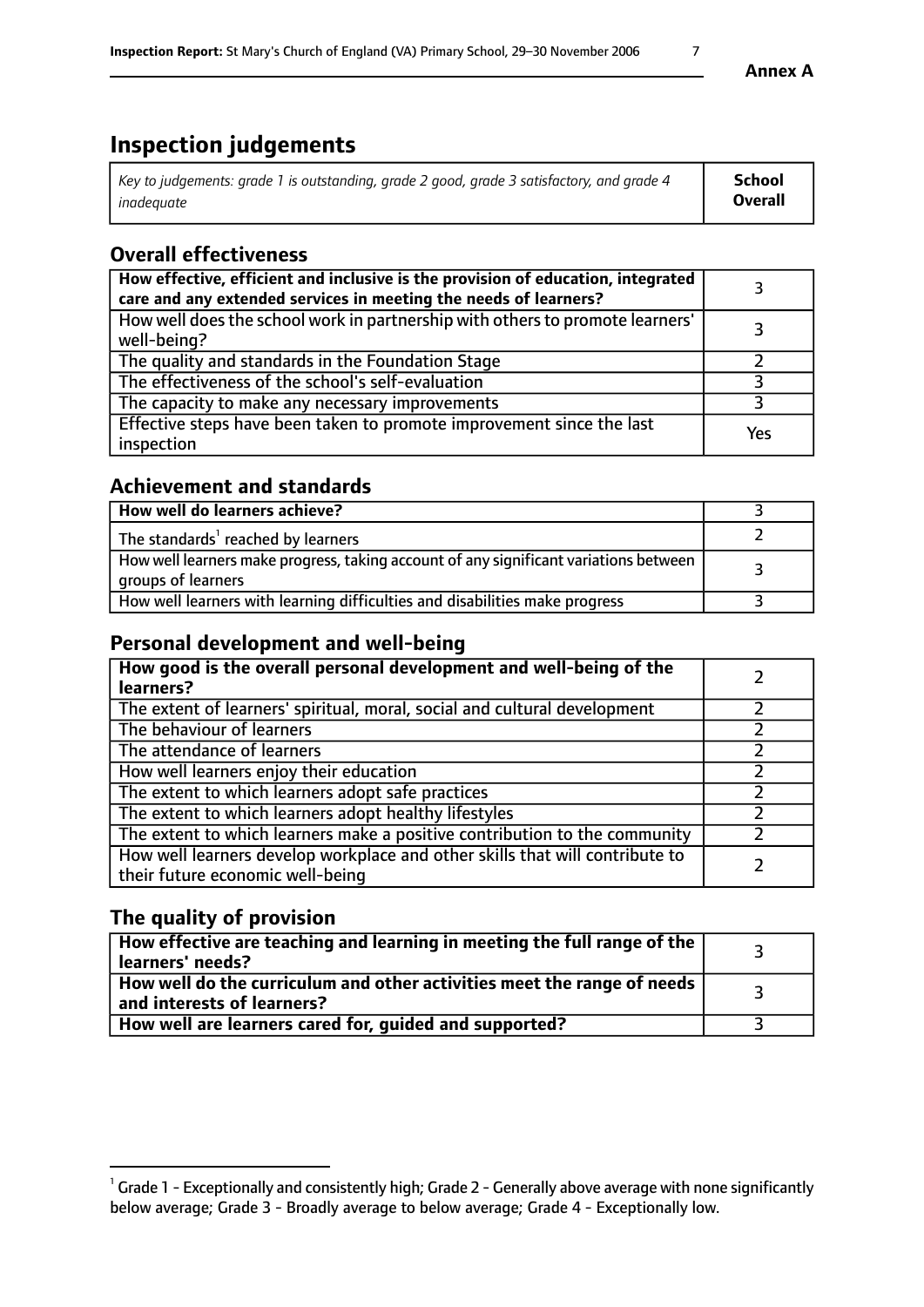# **Leadership and management**

| How effective are leadership and management in raising achievement<br>and supporting all learners?                                              | 3         |
|-------------------------------------------------------------------------------------------------------------------------------------------------|-----------|
| How effectively leaders and managers at all levels set clear direction leading<br>to improvement and promote high quality of care and education |           |
| How effectively performance is monitored, evaluated and improved to meet<br>challenging targets                                                 | 3         |
| How well equality of opportunity is promoted and discrimination tackled so<br>that all learners achieve as well as they can                     | 3         |
| How effectively and efficiently resources, including staff, are deployed to<br>achieve value for money                                          | 3         |
| The extent to which governors and other supervisory boards discharge their<br>responsibilities                                                  |           |
| Do procedures for safeguarding learners meet current government<br>requirements?                                                                | Yes       |
| Does this school require special measures?                                                                                                      | <b>No</b> |
| Does this school require a notice to improve?                                                                                                   | <b>No</b> |